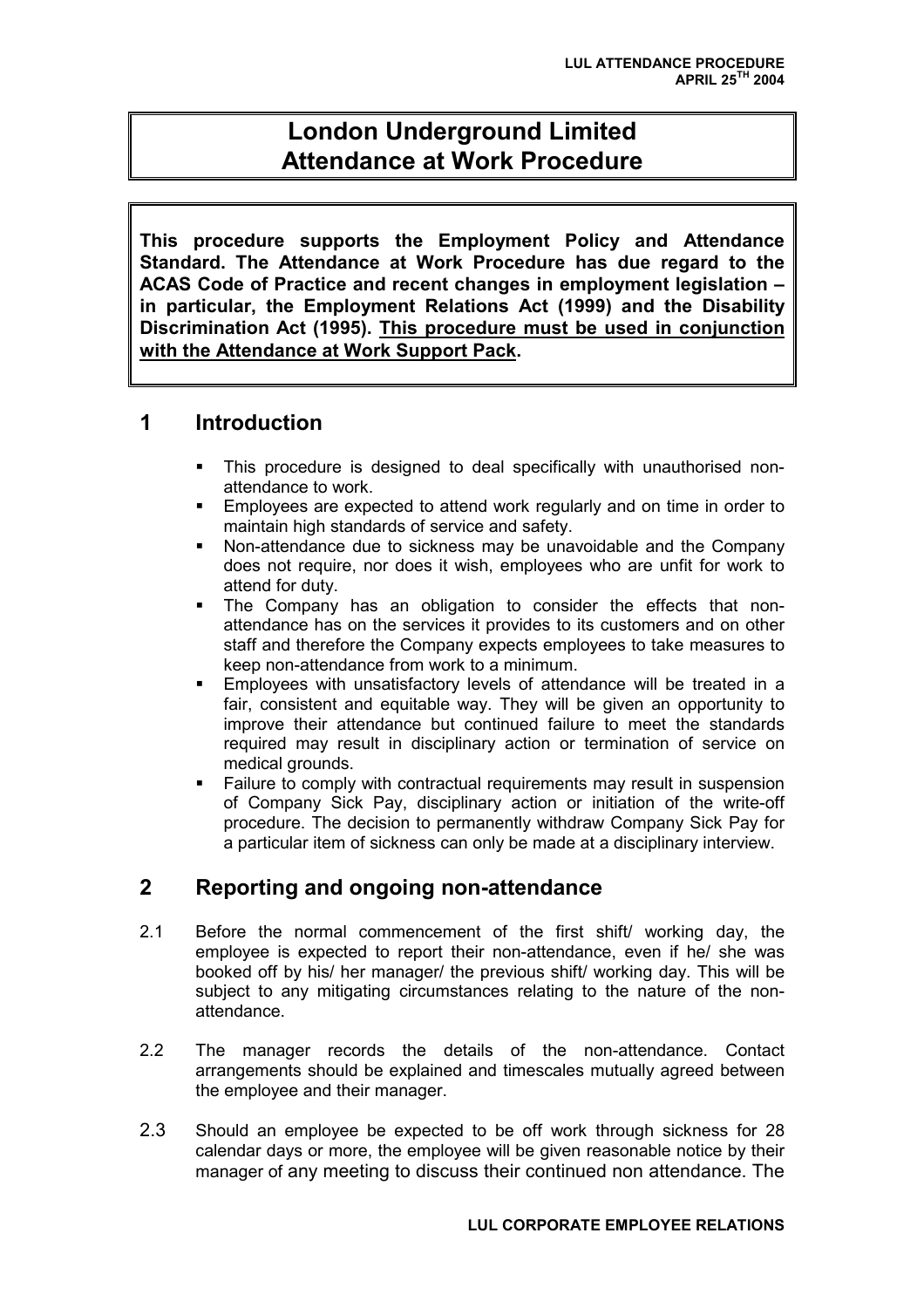manager/ will inform the employee that a trades union representative/ fellow worker can accompany the employee at this meeting.

### **3. Returning to work**

- 3.1 The employee gives notice of his/ her intention to resume work to their manager.
- 3.2 A Return to Work Interview will be used to ascertain details of any medication taken, or being taken, and the employee's general fitness to carry out their normal duties. Where appropriate, advice and guidance must be sought from London Underground Occupational Health (LUOH). This must be done before any safety critical work is undertaken. Reasonable adjustments will be considered. The manager will discuss other options with the employee where these are not appropriate.

### **4 Attendance review**

- 4.1 Where it has been found that standards of satisfactory attendance have not been met, or there is a pattern of non-attendance that is causing concern, the manager/ reviews the employee's attendance.
- 4.2 Standards of satisfactory attendance have not been met when:
	- In any 13 weeks, there are 2 or more items of non-attendance;
	- In any 26 weeks, there are 2 or more items of non-attendance totalling 5 or more shifts/ working days.

An item of non-attendance is defined as:

- A shift/ working day or more than one consecutive shift/ working day of sickness absence (including self and medical certification);
- A shift/ working day or more than one consecutive shift/ working day of unauthorised absence;
- Failure to work a complete shift/ working day without authority (counted as one shift/ working day for this purpose).

A pattern of non-attendance may have developed over a period of time that is a cause for concern, but has not resulted in a breach of the above attendance standards. A manager may decide that action is necessary to address this non-attendance.

### **5 Manager decides the course of action to be taken**

The manager takes one of the following approaches, seeking advice from LUOH where necessary:

#### **5.1 Conduct**

This relates to items of non-attendance not included under 'Fitness for work', (5.2). Taking into account specific individual circumstances and overall attendance record, the manager may record that no disciplinary action will be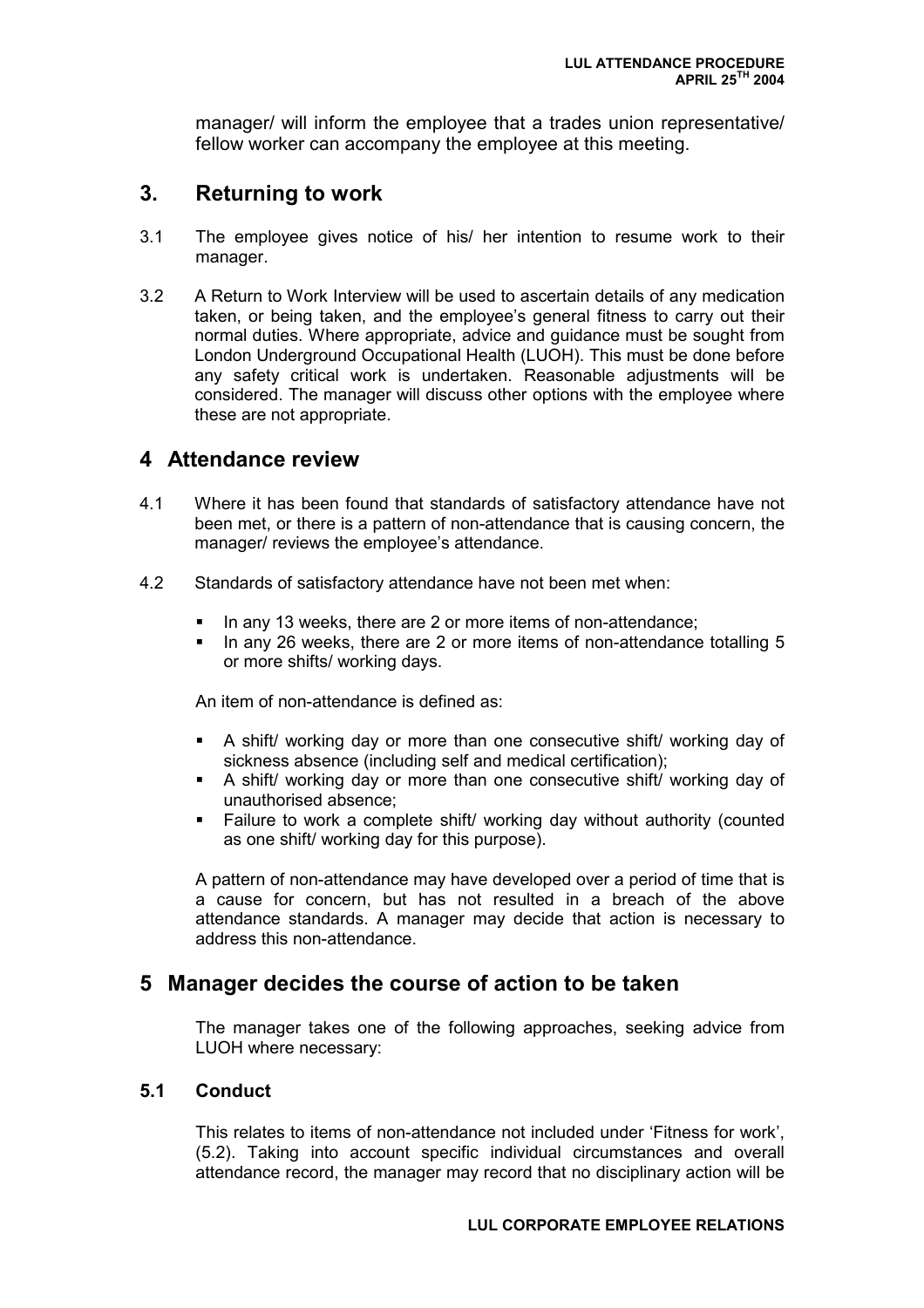taken at this stage. Otherwise, non-attendance of this nature will be dealt with under the Discipline at Work Procedure.

The following types of non-attendance to work will not normally count towards disciplinary action:

- Customer incidents/ accidents resulting in trauma;
- **Accidents recorded at work;**
- Assault on duty;
- Assault off duty where the individual is wearing the Company's uniform and the incident occurs whilst travelling to or from work;
- Urgent medical treatment (including minor invasive surgery) requiring a visit to hospital/ medical practitioner/ dentist, waiting for medical treatment that (requiring a visit to hospital) precludes an employee attending work in any capacity, and subsequent convalescence.

However, the above situations may be included in disciplinary action where there is insufficient evidence to support discounting the item. If the employee considers the decision to be unfair and the item forms part of a sanction awarded at a disciplinary interview, the employee can raise this at an appeal interview.

Under no circumstances would absences directly related to pregnancy count towards disciplinary action.

#### **5.2 Fitness for work**

This relates to a need for managed rehabilitation, or where there is an underlying medical condition that has a significant effect on an employee's attendance and/ or performance. This could cause lengthy absences or recurring short-term absences. Non-attendance of this nature will be dealt with as follows:

#### **The manager will:**

- Maintain contact with the employee as specified in item 2 of this procedure;
- Contact LUOH for appropriate advice and guidance, including the possibility of medical interventions to facilitate an earlier return to work;
- Arrange a case conference as early as possible (refer to 5.2.1) to:
	- Step One actively consider making reasonable adjustments (if required) – refer to 5.2.2;
	- Step Two actively pursue suitable alternative employment refer to 5.2.3;
	- Step Three as a last resort, having fully considered the options in 5.2.2 and 5.2.3, consider termination of employment on medical grounds – refer to 5.2.4.

#### **5.2.1 Case Conference**

A case conference consists of the employee concerned, the employee's representative (if the employee chooses to be accompanied at the case conference by a Trades Union Representative/ fellow worker), the manager, and a representative from Human Resources. The case conference will